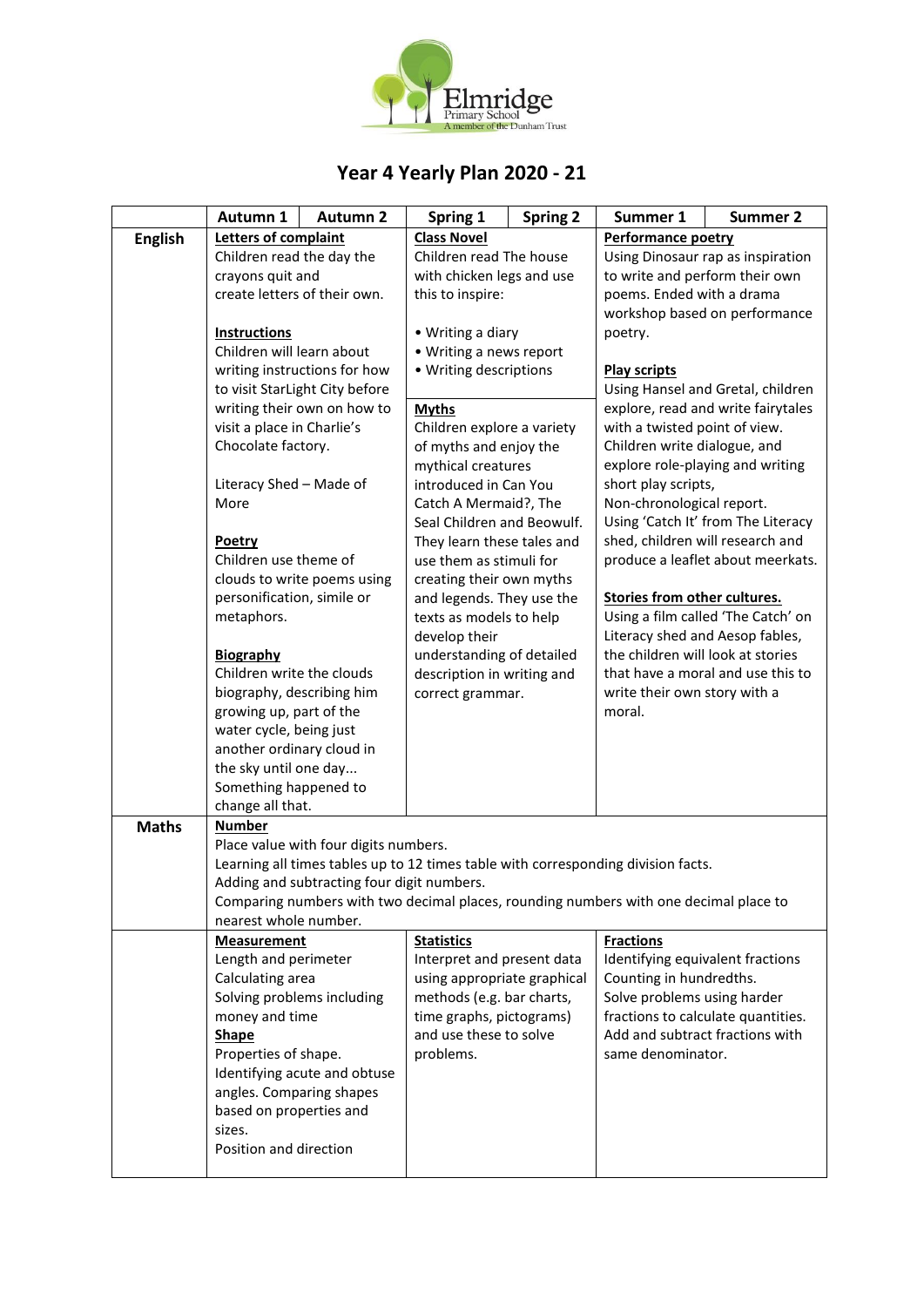| <b>Science</b>   | Teeth and                      | Power it up                        | Living things                                             | Looking at                   | What's that                                                       | <b>Inventors and</b>                        |  |
|------------------|--------------------------------|------------------------------------|-----------------------------------------------------------|------------------------------|-------------------------------------------------------------------|---------------------------------------------|--|
|                  | eating                         | Revisit uses of                    | Recognise that                                            | states                       | sound?                                                            | scientists                                  |  |
|                  | Learn about<br>digestion and   | electricity and                    | living things                                             | Compare and                  | <b>Explore making</b><br>sounds and will                          | Using famous                                |  |
|                  | different types                | the importance<br>of safety before | can be<br>grouped in a                                    | group<br>materials,          | learn how sound                                                   | scientists to apply<br>scientific practical |  |
|                  | of teeth.                      | constructing                       | variety of                                                | according to                 | is made.                                                          | skills.                                     |  |
|                  |                                | simple circuits.                   | ways.                                                     | whether they                 |                                                                   |                                             |  |
|                  |                                |                                    |                                                           | are solids,                  |                                                                   |                                             |  |
|                  |                                |                                    |                                                           | liquids or gases.            |                                                                   |                                             |  |
| <b>Computing</b> | Collaboration                  | The internet                       | Web                                                       | <b>HTML</b>                  | Weather                                                           | Computational                               |  |
|                  | Children                       | Looking at                         | design                                                    | Children                     | Using the                                                         | thinking                                    |  |
|                  | learn about                    | how the                            | Design and                                                | explore                      | internet to                                                       | Using scratch,                              |  |
|                  | how media                      | internet                           | create a                                                  | HTML and                     | explore                                                           | solve a number                              |  |
|                  | can be used                    | works                              | web page                                                  | how it                       | weather                                                           | of problems                                 |  |
|                  | for team                       |                                    |                                                           | effects                      | around the                                                        | and create a                                |  |
|                  | work                           |                                    |                                                           | website                      | world and                                                         |                                             |  |
|                  |                                |                                    |                                                           |                              |                                                                   | game.                                       |  |
|                  |                                |                                    |                                                           | display                      | record data                                                       |                                             |  |
| <b>RE</b>        | Why is Jesus inspiring to      |                                    | Why do some people think                                  |                              | What does it mean to be a Hindu in                                |                                             |  |
|                  | some people?                   |                                    | that life is a journey? What                              |                              | <b>Britain today?</b>                                             |                                             |  |
|                  | Make connections between       |                                    | significant experiences mark                              |                              | Describe some examples of what                                    |                                             |  |
|                  | some of Jesus' teachings and   |                                    | this?                                                     |                              | Hindus do to show their faith, and                                |                                             |  |
|                  |                                | the way Christians live today.     | Suggest why some people see                               |                              | make connections with some Hindu                                  |                                             |  |
|                  | Describe how Christians        |                                    | life as a journey and identify                            |                              | beliefs and teachings about aims and                              |                                             |  |
|                  |                                | celebrate Holy Week and Easter     | some of the key milestones                                |                              | duties in life.                                                   |                                             |  |
|                  | Sunday.                        |                                    | on this journey. Describe                                 |                              | Describe some ways in which Hindus                                |                                             |  |
|                  | Identify the most important    |                                    | what happens in Christian,                                |                              | express their faith through puja, aarti                           |                                             |  |
|                  | parts of Easter for Christians |                                    | Jewish, and/or Hindu<br>ceremonies of commitment          |                              | and bhajans.                                                      |                                             |  |
|                  | and say why they are           |                                    |                                                           |                              | Suggest at least two reasons why                                  |                                             |  |
|                  | important. Give simple         |                                    | and say what these rituals<br>mean. Suggest reasons why   |                              | being a Hindu is a good thing in                                  |                                             |  |
|                  | definitions of some key        |                                    |                                                           |                              | Britain today, and two reasons why it<br>might be hard sometimes. |                                             |  |
|                  | Christian terms (e.g. gospel,  |                                    | marking the milestones of life                            |                              | Discuss links between the actions of                              |                                             |  |
|                  | incarnation, salvation) and    |                                    |                                                           | are important to Christians, |                                                                   | Hindus in helping others and ways in        |  |
|                  | illustrate them with events    |                                    | Hindus and/or Jewish people.                              |                              | which people of other faiths and                                  |                                             |  |
|                  | from Holy Week and Easter.     |                                    | Link up some questions and<br>answers about how believers |                              | beliefs, including pupils themselves,                             |                                             |  |
|                  |                                |                                    | show commitment with their<br>own ideas about community,  |                              | help others.                                                      |                                             |  |
|                  |                                |                                    |                                                           |                              |                                                                   |                                             |  |
|                  |                                |                                    |                                                           |                              |                                                                   |                                             |  |
|                  |                                |                                    | belonging and belief.                                     |                              |                                                                   |                                             |  |
|                  |                                |                                    |                                                           |                              |                                                                   |                                             |  |
|                  | Your amazing                   | Meditation:                        | Fairtrade: have a                                         | Animal care:                 | Homophobia:                                                       | Charitable giving                           |  |
| <b>PSHCE</b>     | brain:                         | resolving conflict                 | banana                                                    | creatures                    | respecting all our                                                | through history                             |  |
|                  | becoming a                     |                                    |                                                           | kindness                     | differences                                                       |                                             |  |
|                  | resilient                      | The golden rule:                   | Emergency                                                 |                              |                                                                   | Care for the elderly:                       |  |
|                  | learner                        | Multi-faith values                 |                                                           | Microorganis                 | The gift of sight                                                 | the grey years                              |  |
|                  |                                |                                    |                                                           | ms                           |                                                                   |                                             |  |
|                  | Children's                     |                                    |                                                           |                              |                                                                   |                                             |  |
|                  | rights                         |                                    |                                                           |                              |                                                                   |                                             |  |
| <b>PE</b>        | Dance:                         | Dance: Dance                       | Gymnastics:                                               | Dance:                       | Gymnastics:                                                       | Athletics                                   |  |
|                  | Space                          | around the                         | Partner work -                                            | Egyptians                    | Rolling and                                                       |                                             |  |
|                  |                                | World                              | pushing &                                                 |                              | travelling low                                                    |                                             |  |
|                  |                                |                                    | pulling                                                   |                              |                                                                   |                                             |  |
|                  |                                |                                    |                                                           |                              |                                                                   | <b>Sports</b>                               |  |
|                  | <b>Sports</b>                  | <b>Sports</b>                      | <b>Sports</b>                                             | <b>Sports</b>                | <b>Sports</b>                                                     | Development:                                |  |
|                  | Developmen                     | Development:                       | Development:                                              | Developme                    | Development:                                                      | <b>Athletics</b>                            |  |
|                  | t:                             | Dodgeball                          | <b>Health Related</b>                                     | nt:                          | <b>Tri-Golf</b>                                                   |                                             |  |
|                  | Handball                       |                                    | <b>Fitness</b>                                            | Cricket                      |                                                                   |                                             |  |
| <b>Spanish</b>   | <b>Welcome to</b>              | My local area,                     | <b>Family tree</b>                                        | Celebrating                  | Feeling unwell /                                                  | <b>Summer time</b>                          |  |
|                  | school Super                   | your local area                    | and faces                                                 | carnival /                   | Jungle animals                                                    | 2a Weather                                  |  |
|                  | learners                       | 2a Bonfire night                   | 1a Epiphany                                               | body parts                   |                                                                   | 2b Ice creams                               |  |
|                  | 1 Welcome                      | poem                               | time again                                                | 2a Carnival of               | 1a I don't feel                                                   |                                             |  |
|                  | to school                      | 2b Robots                          | 1b Meet the                                               | animals                      | well                                                              |                                             |  |
|                  | super                          | commands                           | alien family                                              | 2b Body parts                | 1b Walking                                                        |                                             |  |
|                  | learners                       | actions                            |                                                           | and aliens                   | through the                                                       |                                             |  |
|                  |                                | 2c Shops, signs                    |                                                           | 2c Alien                     | jungle                                                            |                                             |  |
|                  |                                |                                    |                                                           |                              |                                                                   |                                             |  |
|                  |                                | and directions                     |                                                           | family Easter                |                                                                   |                                             |  |
|                  |                                | 2d Christmas<br>sparkle            |                                                           | Egg hunt                     |                                                                   |                                             |  |